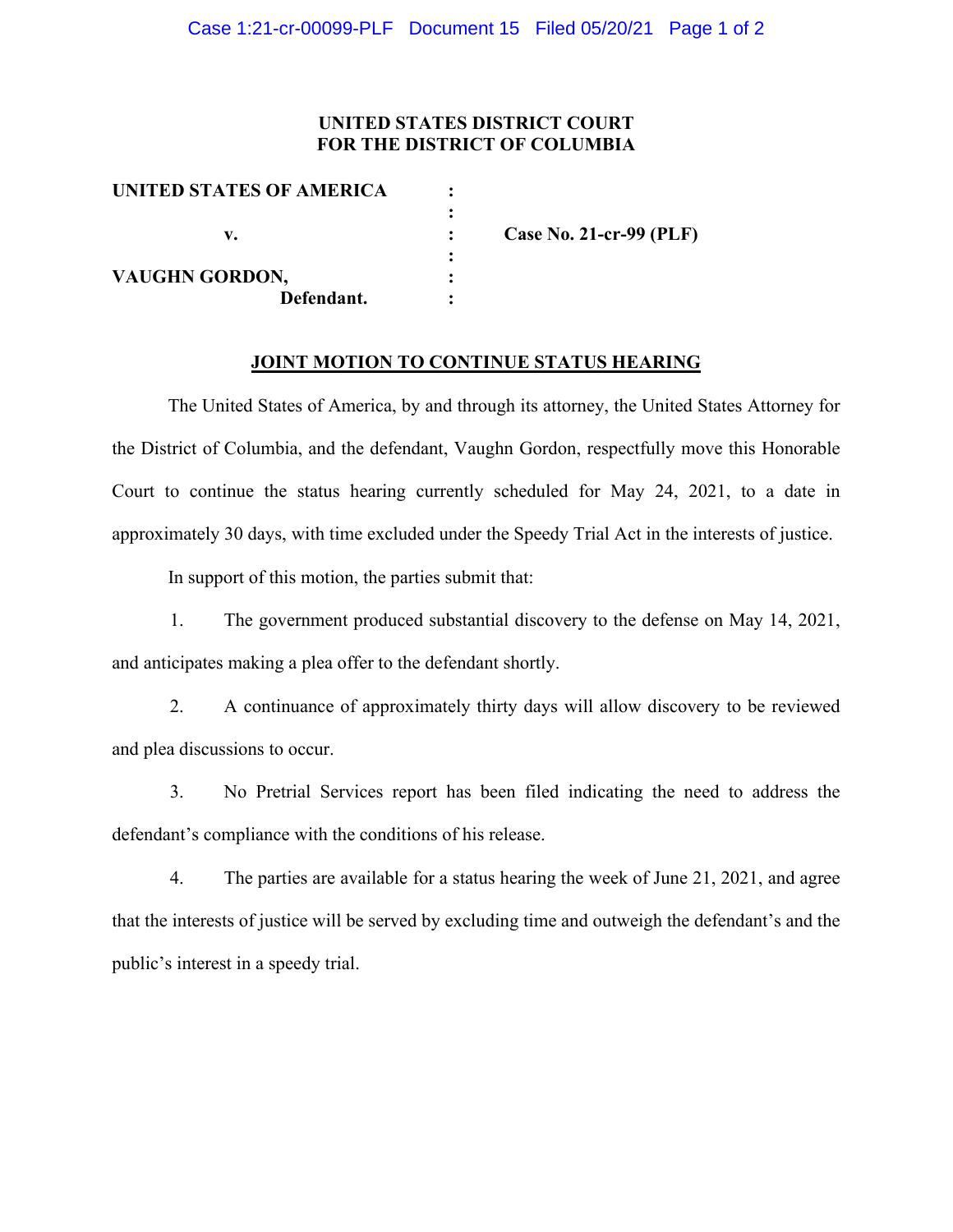# Case 1:21-cr-00099-PLF Document 15 Filed 05/20/21 Page 2 of 2

WHEREFORE, the parties respectfully ask this Court to continue the status hearing currently scheduled for May 24, 2021, to a date the week of June 21, 2021.

Respectfully submitted,

CHANNING D. PHILLIPS ACTING UNITED STATES ATTORNEY

By: */s/ Mary L. Dohrmann* MARY L. DOHRMANN NY Bar No. 5443874 Assistant United States Attorney 555 4th Street, N.W. Washington, D.C. 20530 (202) 252-7035 Mary.Dohrmann@usdoj.gov

> */s/ Michelle Peterson* MICHELLE PETERSON Counsel to the Defendant